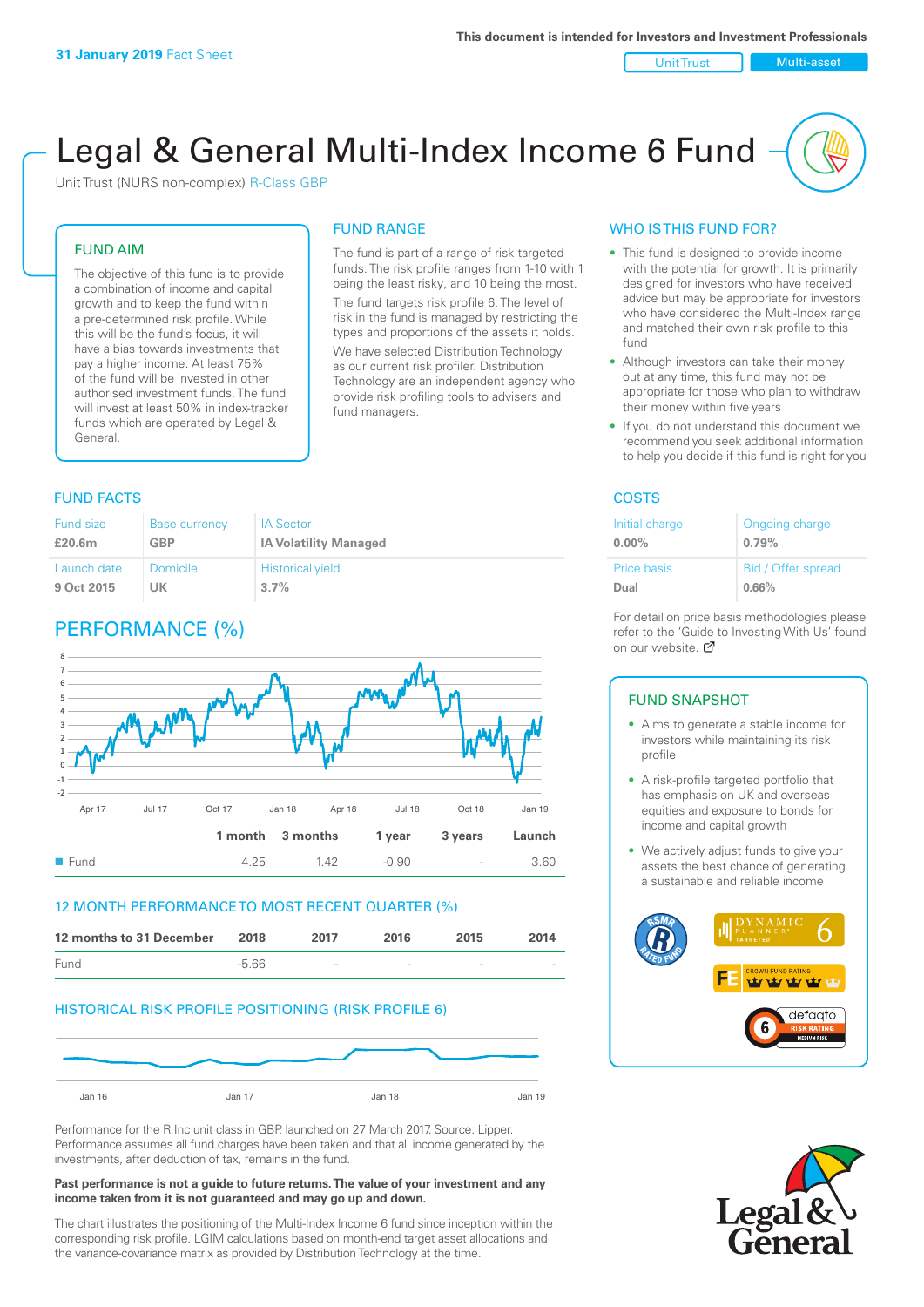## Legal & General Multi-Index Income 6 Fund

Unit Trust (NURS non-complex) R-Class GBP

## PORTFOLIO BREAKDOWN

All data source LGIM unless otherwise stated. Totals may not sum due to rounding.





#### FUND MANAGERS

The fund managers have responsibility for managing the multi-index fund range. They are part of the Multi-Asset Funds (MAF) team in LGIM. This team focuses on designing and managing multi-asset funds that are tailored to match the specific objectives of various client types. The team sits within a wider Asset Allocation team which combines both depth of experience with a broad range of expertise from different fields, including fund management, investment consulting and risk management roles.

# TOP 10 HOLDINGS (%)

| <b>L&amp;G UK Index Trust</b>                                    | 10.6 |
|------------------------------------------------------------------|------|
| iShares UK Dividend UCITS ETF                                    | 10.4 |
| L&G Emerging Markets Government Bond (US\$) Index Fund           | 7.4  |
| L&G Emerging Markets Government Bond (Local Currency) Index Fund | 7.3  |
| L&G US Index Trust                                               | 6.3  |
| L&G High Income Trust                                            | 5.6  |
| L&G Global Emerging Markets Index Fund                           | 5.2  |
| <b>L&amp;G Pacific Index Trust</b>                               | 5.2  |
| L&G European Index Trust                                         | 5.1  |
| <b>L&amp;G UK Property Fund</b>                                  | 4.0  |